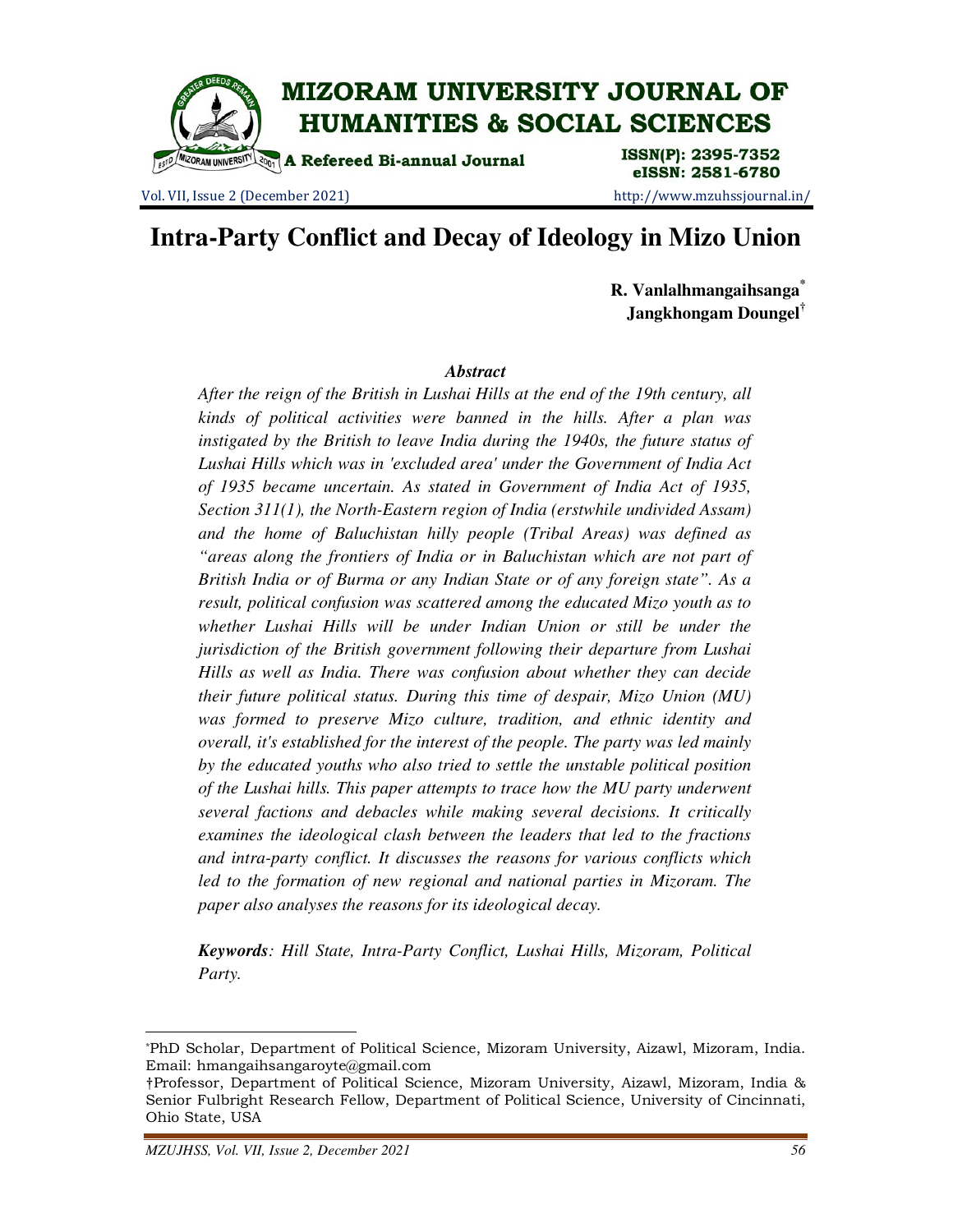#### **Introduction**

The Mizo Commoner People Union was formed on  $9<sup>th</sup>$  April 1946 as the first political party in Lushai Hills (the present Mizoram). Later on, the name of the party was changed to Mizo Union (MU). Since its formation, the party gained the support of the Mizo people as they believed that it has the power to challenge the Mizo chiefs and guide the people towards the path of democracy. Even though the party gained mass support and progressed rapidly, it faced several dissident activities within the party. These factions within the MU party led to the emergence of several regional and national political parties in Mizoram. Most of these conflicts were caused by ideological differences among the leaders and arguments over positions in the party, which continued till the party merged with the Indian National Congress in 1974.

## **Ideological Clash**

Soon after the Mizo Union was formed, dissatisfaction rose amongst the party members as they considered the first newly appointed leaders not educated enough to lead the party which inculcated the desire for electing educated persons as leaders of the party. On 25<sup>th</sup> September 1946 the first MU General Assembly was held in which new leaders were elected - Lalhema as President, R. Vanlawma as General Secretary and Lalbuaia as Treasurer. On 5<sup>th</sup> November 1946 MU councilor and block leaders meeting was held in which Ch. Saprawnga moved a no-confidence motion against the President and General Secretary, intending to replace them with more educated leaders like Khawtinkhuma, the first postgraduate from Lushai Hills, and H. Vanthuama, the former leader in *'Hill Student Union'* in Shillong (Vanthuama, 2001: 23-24). He requested re-election which violated the rules and regulations of the party as elections were to be held only at the General Assembly (MU Constitution, 1946: 12). However, an election was held and the President and General Secretary were replaced which caused a further rift within the party members and a faction known as the MU Right Wing led by Lalbiakthanga, Vanlawma and Pachhunga began to function from within the party.

 The main propaganda of MU Right Wing was to attain independence from British India, but it did not gain much support from the party members. Yet, people in rural areas held the view that even if they attain Independence, they would still be under the rule of the chiefs, which resulted in the disapproval of their propaganda among the people (Vanlawma, 1989: 164,178). Factional fights within the MU were considered to be caused by two reasons. Firstly, even though some of the MU leaders stood for the remaining of Lushai Hills under the Indian Union, certain members of the party supported Independence from British India. The said ideological clash between the MU leaders came to be known openly in the MU public meeting at Thakthing locality. Secondly, there was secluded segregation between the illiterate group and the literate group of leaders in the party.

After L.L. Peters was appointed as the Superintendent of Luhsai Hills, he took the initiative of convening the MU General Assembly on  $26<sup>th</sup>$  September 1947 to settle the disputes in the party. In this assembly, representatives from the two groups were allowed to address their stand and a decision was taken for the re-election of new leaders. The inner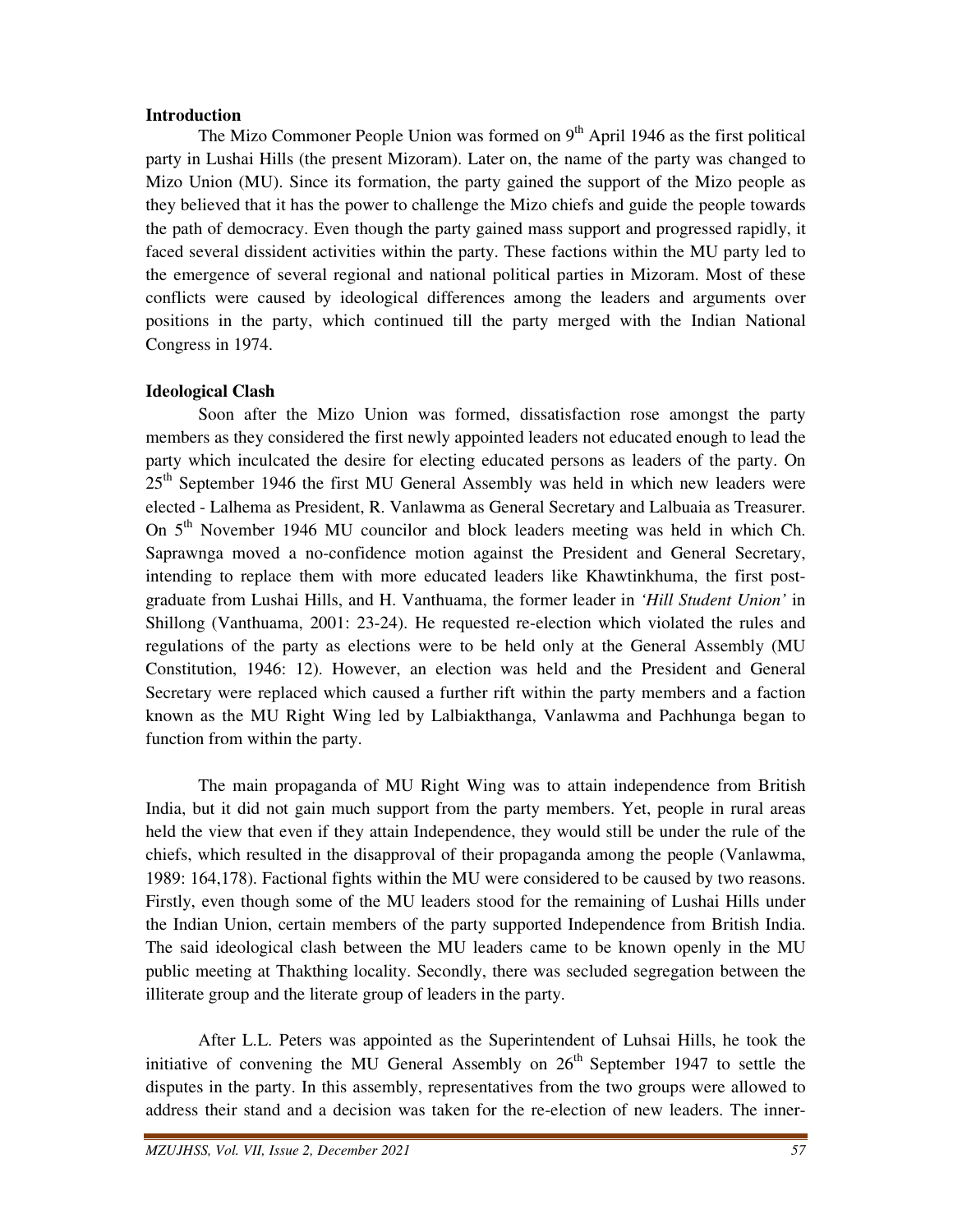party conflict was settled in this assembly while those who had lost interest in the MU joined the newly formed political party, United Mizo Freedom Organisation (UMFO) (Lalbuaia, 2002: 65).

The ideology of the MU party remains undefined in its constitution but it is apparent that its main objective was the preservation and upliftment of Mizo culture and tradition. Most of the policies and programs for the implementation of objectives of the party were decided and authorized by the party leaders. Certain ideas contributed by members that challenged the ideology of some of the party leaders were not just abruptly discarded, but the contributors were also excluded from the party subsequently. This was one of the undisclosed grounds for re-elections of the office bearers in November 1946 which resulted in the factional fight within the party. Some of the MU leaders advocated that Lushai Hills should remain under the Indian Union after the British departs from India. According to former MU Vice-president Rev. Zairema, the party received financial assistance from the Assam Congress party prior to the arrival of the constituent assembly advisory sub-committee. The constituent assembly advisory sub-committee visited Aizawl in April, 1946 to discuss the future status of Mizo people under the Indian Union, which further corroborates their intention (Zairema, 2009: 267).

 Likewise, the Dawrpui area MU unit rejected the request of Lalmawia, a former Burma civil affairs officer to join the party. His rejection was because he favors the amalgamation of Lushai Hills with the Burma government, which was strongly opposed by the MU leaders. According to H. Vanthuama, the former general secretary of MU, this provoked Lalmawia and his colleague to form UMFO, the second political party in Lushai Hills (Vanthuam, 2001: 82). When MNF initiated the independence movement in 1966, they condemned the MU party as the chief cause of Mizoram's enclosure to the Indian Union and aggravated violence among its members.

## **Reshuffling of Chief Executive Member (CEM) Split the Mizo Union**

The first Lushai Hills District Council government was formed by MU. It was inaugurated on 26th April 1952. Ch. Saprawnga was elected both as a Member of District Council (MDC) from Circle xiv and Assam MLA from Aijal East constituency, and the Assam Congress ministry appointed him for the post of Assam Parliamentary secretary. As such is the case, Mr. Lalsawia was elected to take his place as the first CEM. In the meanwhile, in the MU general assembly, held on  $1<sup>st</sup>$  March 1952 a proposition to merge with the Assam Congress Parliamentary Party in the Assam Legislative Assembly was passed (Thanhlira, 2012: 118).

Lushai Hills District Council was changed into Mizo District Council effective from 1<sup>st</sup> September 1954 as per the Lushai Hills District (change of name) Act, 1954, enacted by the Indian parliament. Soon after, another conflict occurred within the District Council government. Certain members of the MU party expressed their desire to change the CEM, Ch. Saprawnga in place of Lalsawia. Lalsawia submitted his resignation on 24<sup>th</sup> August 1954. An election for the CEM post was held on  $7<sup>th</sup>$  September 1954 and Ch. Saprawnga was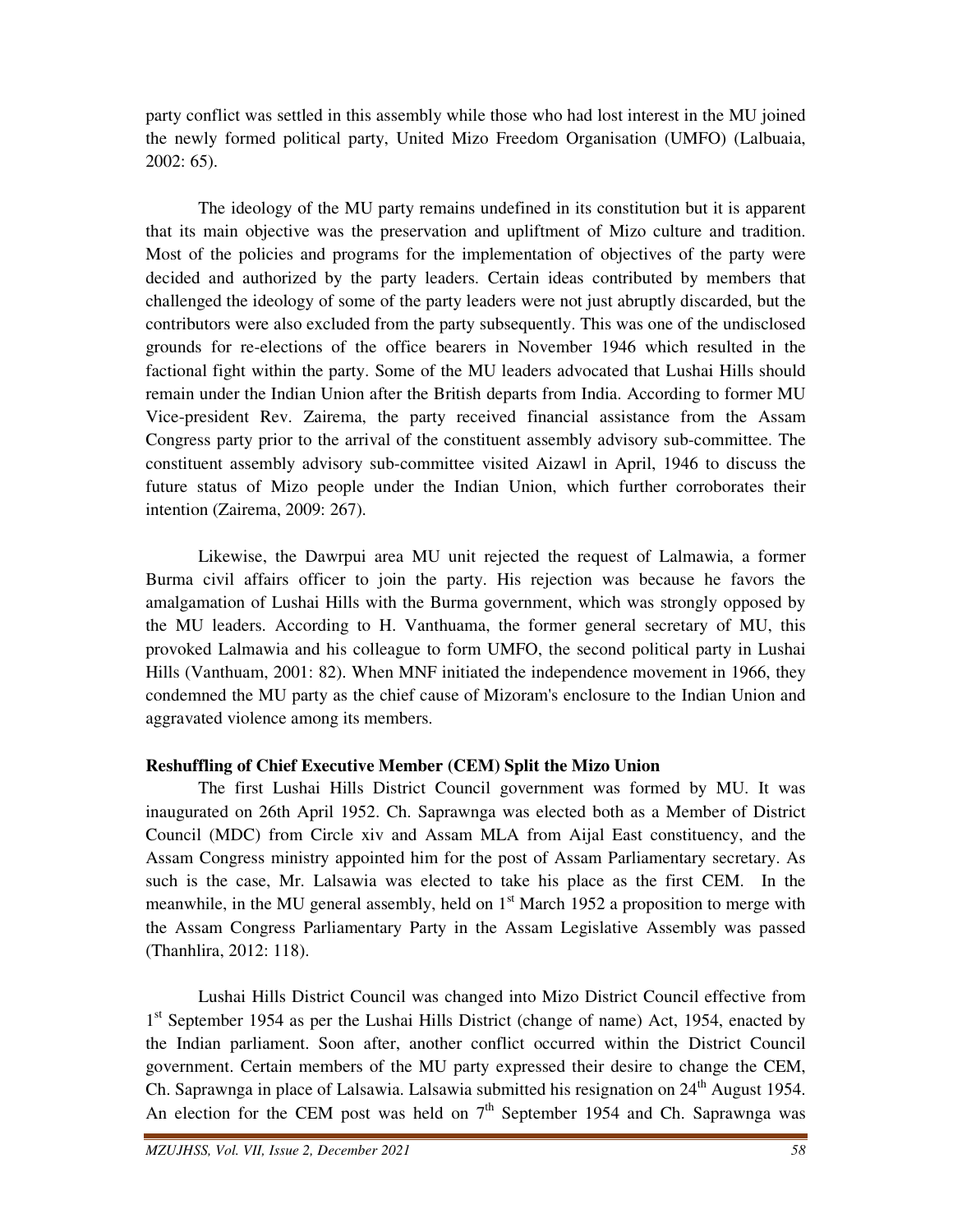elected (Lalbuaia, 2002: 101). Surprisingly enough, Ch. Saprawnga appointed Lalsawia as Executive Member (EM). However, the EM was soon after forced to resign from his post as his relationship with the new CEM worsened, and this ultimately led to the seizing of his portfolio and his expulsion from the MU party for his refutation (Lalsawia, 1996: 129).

This incident caused a debacle within the party and MU general assembly was held on  $24<sup>th</sup>$ September, 1956 to settle the dispute (Saprawnga, 1990: 123). Lalsawia and his acquaintances who were dissatisfied with the reshuffling of CEM posts left MU and formed MU Right Wing (Lalsawia, 1996: 129). The main cause of this conflict can be attributed to three factors: i) Ch. Saprawnga's deep dissatisfaction towards Lalsawia's personality and his poor leadership quality increased the tension between them (Saprawnga, 1990: 121). ii) According to R. Vanlawma, one of the founders of MU, Ch. Saprawnga was discontent with the Assam Congress ministry and shifted his interest towards the CEM post instead. To quench his thirst, he manipulated several party leaders and Lalsawia had to pay the price (Vanlawma, 1989: 237). iii) Lalsawia claimed that some of the party leaders conspired against him, and made him resign from the CEM post forcefully. Moreover, he believed that the unfair action of the Executive will anyway lead to the collapse of the District Council government (Lalsawia, 1996:109). Even, the MU President at that time, R. Thanhlira also expressed his disapproval with the reshuffling of posts and submitted his resignation as the party president.

 Reshuffling of the CEM, which led to the birth of MU Right Wing apparently, impaired the performance of MU in the second District Council (DC) election. In the first DC election, the MU party secured 15 seats out of 18 elected seats; whereas, in the second DC election out of 20 elected seats, MU secured only 10 seats. The MU Right Wing contested in this election and scattered the vote bank of the MU party. This was benefitted by the UMFO as they secured 8 seats in the second DC election. But, on  $1<sup>st</sup>$  October, 1957 MU Right Wing and UMFO dissolved their parties and formed EITU Mizoram Branch.

## **Hill States Movement led to the Formation of Congress Party in Mizo District**

During the second District Council government led by MU in Mizo District, there were plans for the implementation of Assamese as the official language in the state of Assam. Moreover, several hill leaders who were dissatisfied with the administration and the policy of the Assam government toward the hill people held a meeting in Aizawl on  $30<sup>th</sup>$  May- 1<sup>st</sup> June 1957 and formed the Eastern India Tribal Union (EITU) (Chaltuahkhuma, 2001: 209). The main propaganda of this newly formed group was to unite all the hilly political parties in the state of Assam to achieve a separate hill state. On  $2<sup>nd</sup>$  October 1957 UMFO and MU Right Wing leaders dissolved their party and formed the EITU Mizoram branch in Mizo District. However, on the same day, MU conducted an assembly and proposed that they should continue to support the Hill State movement and not to join EITU (Vanlawma, 1989: 247).

Within the MU party, certain groups supported Hill State policy while another group aimed for Mizo State policy. On  $10<sup>th</sup>$  March 1959, MU general assembly was conducted in which votes were taken for implementation between the two said policies; however, they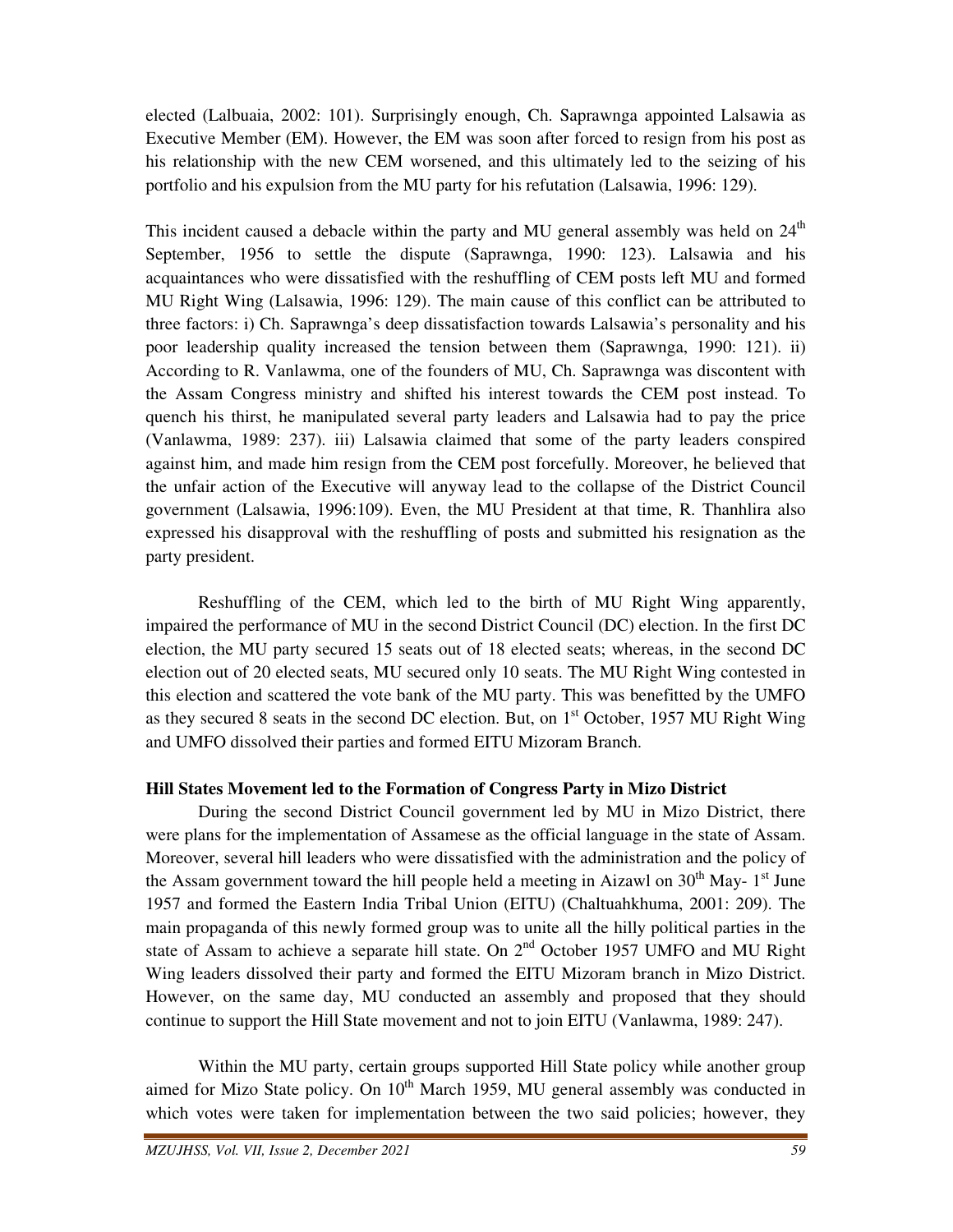could not form a proper conclusion on which policy to execute even though Hill State policy had more supporters (Dokhuma, 1999: 68). Most of the authors of Mizoram political literature mentioned that All Party Hill Leaders Conference (APHLC) leaders were present at this assembly and A. Thanglura, T. Cajee (Khasi District Council CEM) and George Hamilton attend this event from Shillong. However, APHLC was established only on  $6-7<sup>th</sup>$ July, 1960 at Goodwood Bungalow, Shillong where A. Thanglura was appointed as the chairman (Thanglura, 1999: 155). Therefore, it can be considered that A. Thanglura and his colleague did not attend the MU general assembly which took place in March, as representatives of APHLC but rather in their own endeavor to support the hill state movement.

Under these circumstances, Assamese Language Bill, 1960 was passed on  $10<sup>th</sup>$ October 1960. The action of the Assam Chief Minister (CM) B.P. Chaliha was criticized by many and lost the trust of the hill people. The MU party not only opposed the Bill but also condemned the way the Assam government handled Mautam Famine in 1959. As a result, it was withdrawn from Assam Congress Legislature Party. As means of opposing the said Bill, APHLC even organized *'Protest Day'* on 14<sup>th</sup> October 1960 at Shillong, Tura, Aizawl and Haflong (Saprawnga, 1990: 130). In addition, APHLC leaders met Prime Minister Nehru and Home Minister Pandit Pant on  $24{\text -}25^{\text{th}}$  November 1960 in Delhi to discuss the hill state movement. A. Thanglura and Ch. Saprawnga were present as the representatives of the MU in this meeting, where Nehru introduced them to the Scottish Pattern of administration which was in agreement within the state of Assam, however, the APHLC held a meeting in June 1961 and rejected the proposal (Thanglura, 1999: 159-160).

The APHLC held a meeting on 29-30<sup>th</sup> June 1961 at Tura (Garo Hills) proposed all the MLAs in the hilly regions of Assam to submit their resignation to pressurize the Indian government to attain a hill state. The MLAs from Mizo Hill District Lalmawia (EITU) and Ch. Chhunga (MU) submitted their resignation but A. Thanglura was unwilling to resign from his post. At the MU councilors' conference in Aizawl on July 1961 Ch. Saprawnga said: "As per the APHLC Tura conference's resolution, A. Thanglura should submit his resignation as MLA or resign from the party". The Vice-President of the MU party A. Thanglura retorted saying, "If my resignation from Assam MLA will have a positive impact in the fight for hill state, it will be more meaningful if all the MDCs resigned from their post…..I shall think about APHLC Tura conference resolution". However, A. Thanglura (MU) refused to resign and as a result, he left the MU party and consequently formed the Congress party (Mizo District Congress Committee) on  $10<sup>th</sup>$  August 1961 (Thanglura, 1999: 181).

The establishment of the Congress party in Mizoram was mainly a result of the personal political interest of A. Thanglura and does not have any ideological attachment to the Indian National Congress (INC). The resignation of MLAs as per the APHLC Tura Conference resolution did not have a huge impact on the fight for the Hill State movement. It only led to fractions in the MU party and the formation of the national political party in Mizoram. Due to the invasion of China in India, APHLC held on  $30<sup>th</sup>$  October 1962 at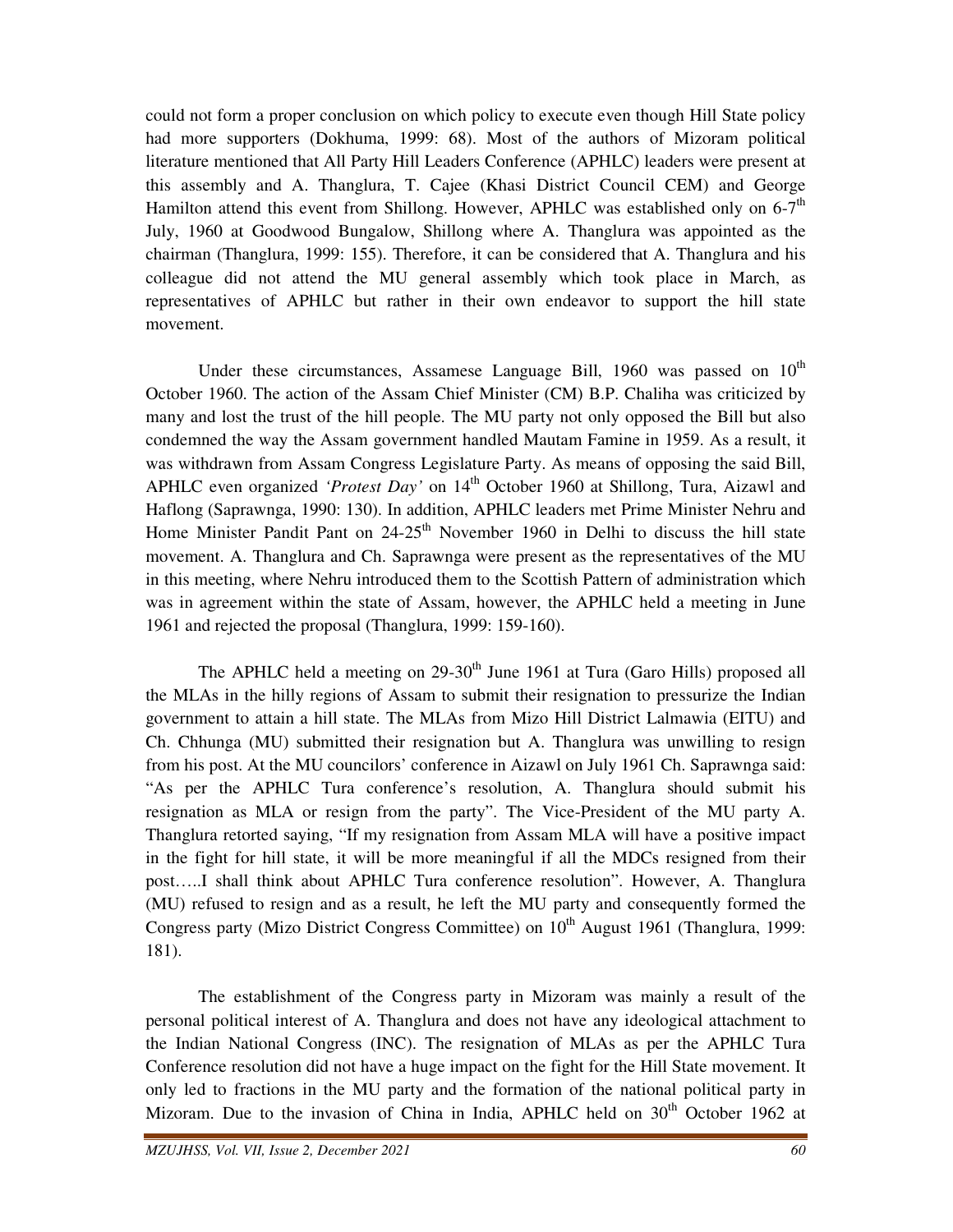Guwahati suggested that any activity in protest to the Indian government for Hill State could worsen the situation, so they decided to cease Hill State movement for the time being (Chaube, 2016: 132-133). From then on, MU decided to terminate all relations with APHLC and its Hill State policy.

## **Mizo Union State Policy caused Strife within the Party**

A MU special assembly was held on  $10^{th}$  July 1963 demanding a separate State for the Mizo. At this Assembly, more votes were cast in favor of a separate state for the Mizo as opposed to Hill State policy (Vanlawma, 1989: 128). It was also proposed that if the Indian government did not meet their demand for statehood before the end of 1964, direct actions will be taken. On 31st August 1963, MU submitted a memorandum to the Government of India demanding statehood which was signed by Ch. Chhunga, Lalbuaia, and C. Pahlira.

In December 1964 the MU councilors had a meeting and decided to withhold taking direct action. However, some MU leaders opposed the decision of this meeting, and they pressurized District Council CEM Ch. Saprawnga who was in favor of withholding direct action to submit his resignation. In April 1965 H. K. Bawichhuaka was appointed as his replacement for the post of CEM (Saprawnga, 1990: 135-136). One assumption regarding the reason for ceasing direct action was that the Mizo National Front (MNF) leaders did not want any disturbance which can degrade their independence movement and threatened the MU leaders who supported Mizo State policy. The second and third memorandum to demand statehood was submitted to the Government of India on 10th July 1965 and on 30th October 1965 respectively.

 The MU ceased its State policy due to the Mizoram Independence movement led by MNF and continued the policy in 1971. The decision of the Government of India to confer Mizo District into Union Territory (UT) causes differences of opinion within the members of the party. In the MU general assembly held on  $1<sup>st</sup>$  October 1971 members were asked to choose either UT or state through voting. Surprisingly, more members choose UT. The supporters of MU State policy were dissatisfied with the result and later formed the Mizo National Union (MNU) party led by H.K. Bawichhuaka, C. Pahlira, and R. Dosanga. In the meantime, just before the 1972 UT of Mizoram Legislative Assembly election, the MNU and the Mizo Integration party (MIP) merged and formed the Mizo Labour party (MLP) (Dokhuma, 1999: 129).

During the time, more members of the MU supported the status of UT for the Mizo Hill. There are several factors for it. Firstly, the pioneer leaders of the MU party such as Ch. Chhunga and Ch. Saprawnga did not believe that MNF will win the fight for Mizoram Independence. So, they left the fight for Mizoram state in the hands of the MNF so that they would be left with a little decency as they come overground (Dokhuma, 1999: 128). Secondly, the MU party prefers getting independence from Assam state and attaining the status of UT as soon as possible rather than delaying it and going through the lengthy process of fighting for statehood. Thirdly, the MU felt that it was more preferable to be under the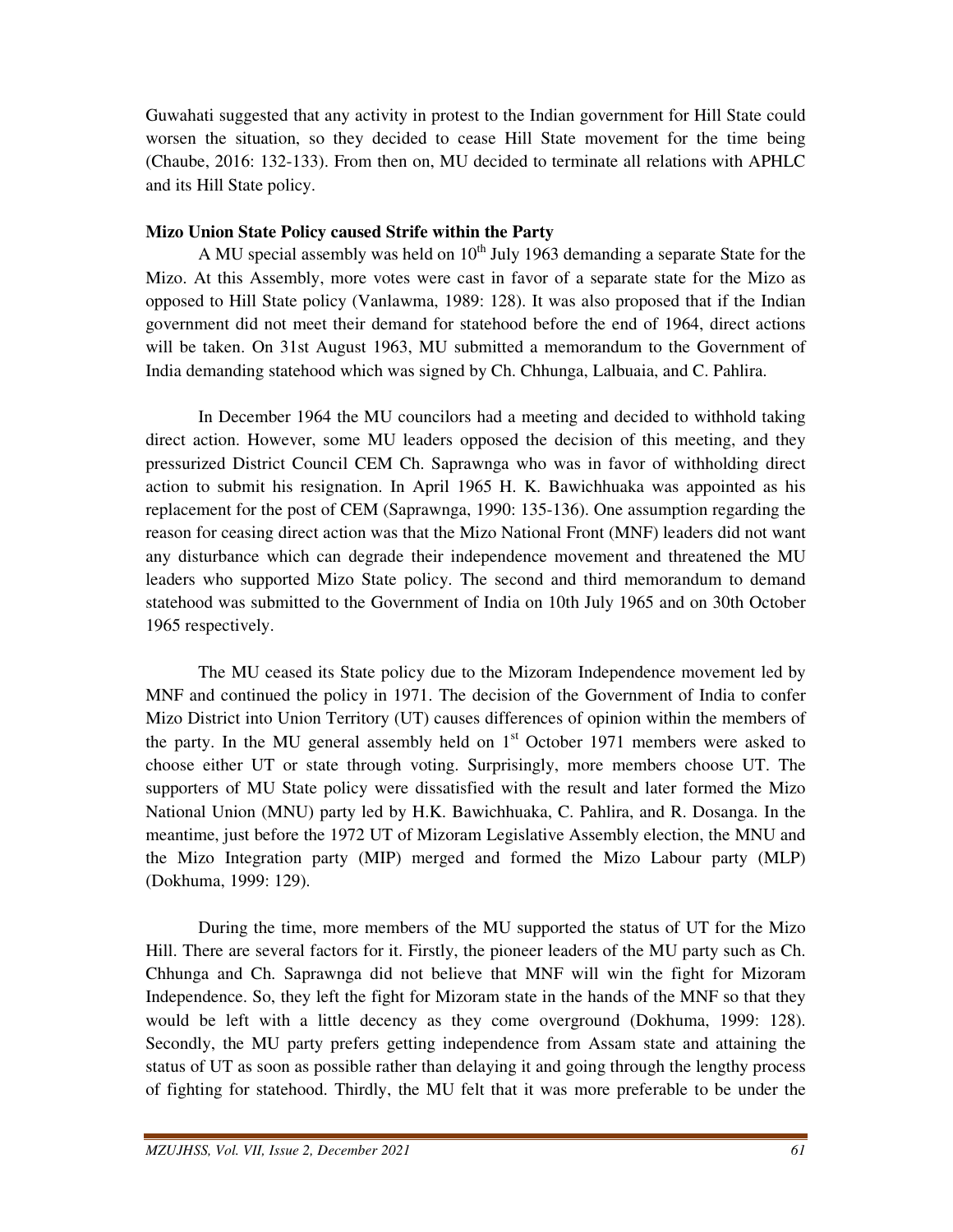direct supervision of the Government of India rather than being under the poor and unjust Assam state government.

## **The Decline of Mizo Union**

Under the North Eastern Reorganization Act 1972, Mizo District was upgraded to the status of Union Territory and renamed it as 'Mizoram'. The first election to the Legislative Assembly of UT of Mizoram was held on  $18<sup>th</sup>$  April 1972 and comprised of 30 constituency seats and 3 nominated seats. In the elections, the MU party secured 21 seats, forming the first government of UT of Mizoram under the leadership of Ch. Chhunga as CM. INC secured six seats and independent candidates also won two seats in this election. Sangliana and Lalbuaia from MU party were also elected as representative members of Mizoram in Rajya Sabha and Lok Sabha respectively. (Lalhmachhuana, 2013: 61).

During the time, a proposal to merge with the Congress party was passed at the Mizo Union special assembly held in Theatre Hall on  $12<sup>th</sup>$  January 1974. The MU executive committee and Mizoram Congress executive committee decided to form the Adhoc committee on  $23<sup>rd</sup>$  January 1974 and formed government under the Congress party (Hermana, 1999: 8). In other words, the MU which was formed on  $9<sup>th</sup>$  April 1946 as the first political party in Mizoram dissolved after 27 years from its establishment. However, several members who object this proposal formed MU Right Wing (MU Ziding) on  $10<sup>th</sup>$  October of the same year under the presidency of C. Pahlira. MU Right Wing proposed the submission of all MU properties and buildings into their hands and subsequently resulted in a court dispute with the Mizoram Congress at Guwahati High Court in which the Congress won the case. Most of the MU Right Wing members joined the People's Conference party which was formed on  $17<sup>th</sup>$ April, 1975 to compete with the Mizoram Congress leading to the disintegration of MU Right Wing (Nithanga, 2008: 165).

Several assumptions were made for the cause of this merger which included: i) the central government which was formed by the Congress party aimed to have better attachment with the government in UT of Mizoram. ii) The central government led by the Congress party pressurizes the MU leaders into this merger by claiming that it will be beneficial for the future of Mizoram. iii) It was believed to be more favorable for the peace and welfare of Mizoram if the Congress party were to form a government since they were the reigning party in central government. iv) The first mention of this merger was at the meeting of Congress youth president C. Hermana and his colleagues with Ch. Saprawnga in which he responded that he will consult with the MU leaders (Hermana, 1999: 4). This ignited hope in the Mizoram Congress party and immediately made plans for this merger with the All India Congress Committee.

# **Conclusion**

The Mizo Union as the first political party in Mizoram was, unfortunately, disappeared from state politics after it merged with the Congress party in 1974. The party played a significant role in inculcating a spirit of regional sentiment and socio-political consciousness among the masses. It tried to preserve the Mizo ethnic identity. Since its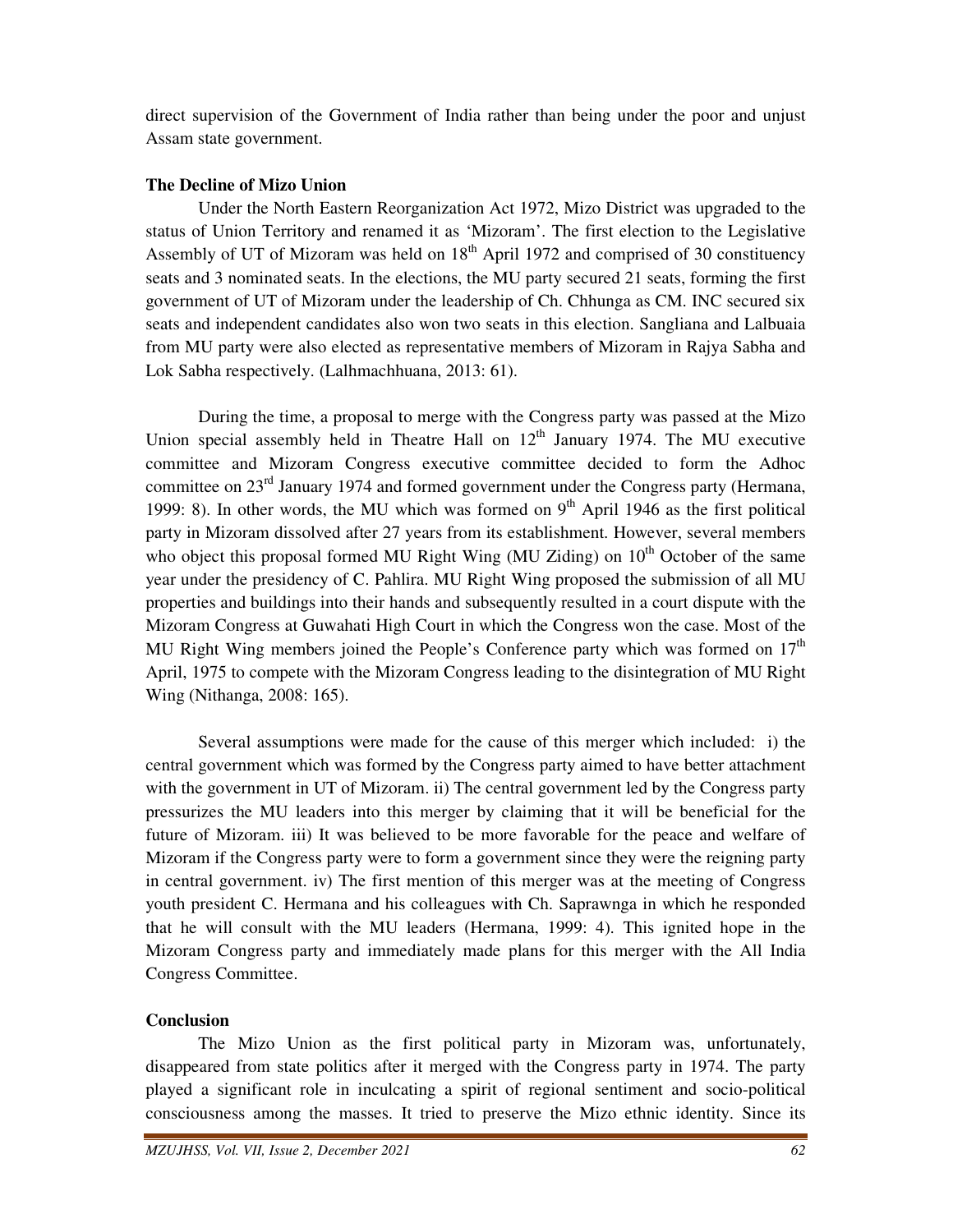formation and till its decline, the party faced a lot of challenges. Many of the challenges and obstacles in the party were mainly originated from the party's prominent leaders. It is evident from the above that the root of hurdles within the party was due to ideological differences and arguments over positions among the leaders.

After examining various disputes in the party, it seemed as if Ch. Saprawnga, a prominent party leader was associated with most of the conflicts within the party. It might be inappropriate to assume to reprehend him as the core of issues in the party, but, as he hold a leadership role in the party for quite a long period, he can somehow be held responsible for several intra-party conflicts and fractions within the party. Eventually, factions in the MU party have had a positive impact on the politics of the state. For instance, A. Thanglura's refusal to resign from his MLA post for demanding Hill States resulted in his expulsion from the MU party which led to the formation of the Congress party in Mizoram and had a positive influence on the Mizo people. This national party led the way for the people to become more aware in regards to how national level political decisions swayed regional politics. Firmly, it also implanted a bigger picture in the Mizo people towards a broader political consciousness.

 Undoubtedly, Mizo people gained a lot of political awareness through the MU party. Meanwhile, the activities and strategy of the party to diminish chieftainship and their actions towards the opposition party (UMFO party) that supported the chief brought animosity in state politics. The first political awareness given by the MU party through their activities was their intolerance towards opposition parties. Since this was the foremost political activity seen in Mizoram shown by the pioneer political party leaders, the preceding parties followed in this footsteps and continued to show intolerances and hostility towards their opposing parties which continued to exist even in the present Mizoram politics. Despite all their shortcomings, the MU party was able to maintain a functional and well-organized District Council government. Even though the first political party of Mizoram has no longer existed, they must be remembered by the younger generation.

\*\*\*\*\*\*\*

#### **References**

Chaube S.K. (2012). *Hill Politics in Northeast India.* Kolkatta: Orient Blackswan Private Limited.

Chhuanvawra, K.L. (2008). *Mizo Union Kha.* Aizawl, Chanmari: Losi Bet.

Chaltuahkhuma (2001). *Political History of Mizoram*. Aizawl, Mission Veng: David Memorial Press.

Dokhuma, James. (1999). *Ch.Chhunga Chanchin*. Aizawl, Electric Veng: Gilzom Offset Press.

*Government of Assam Notification*. The 15<sup>th</sup> December, 1951.